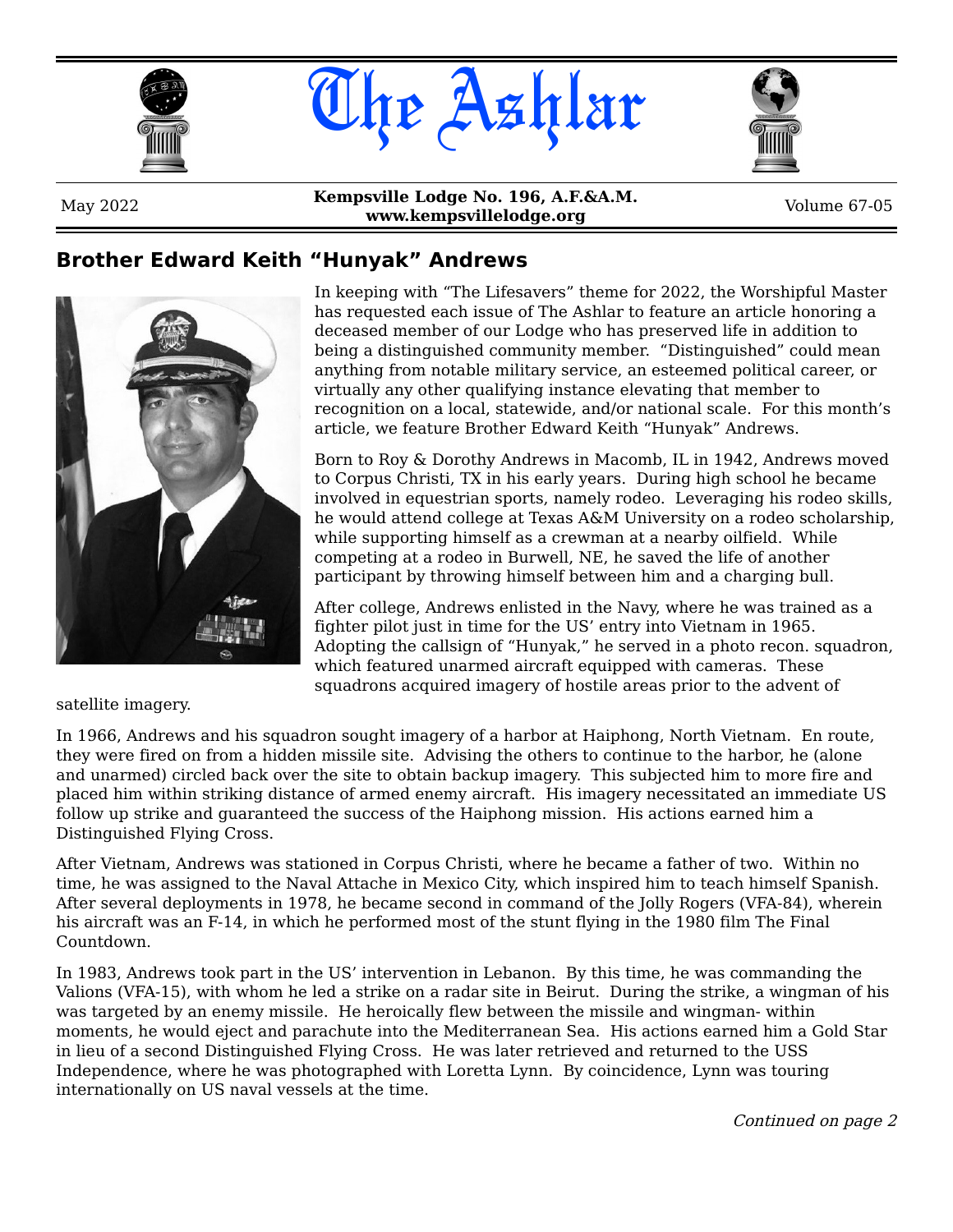## **From The East**



At the conclusion of every Master Mason's Lodge, we are reminded of harmony, which is one of Masonry's most cherished tenets. It is further described as "the strength and

support of all institutions," and causes us to value harmony as a sacred implement fueled by its status as an admirable quality. In this context, the harmony of our Lodge serves as the foundation for its sustenance and future prosperity.

As our ritual suggests, harmony is the strength of our institution. In our regular and Masonic lives, no endeavor can be initiated without strength. Typical lifetime goals, such as building a home addition, furthering a career, or raising a child, are all objectives that are unachievable without the presence of strength. In a similar manner, attending, joining, and/or petitioning a Masonic Lodge requires strength. When harmony is present in a Masonic Lodge, it facilitates strength, or the inspiration to begin.

The second half of our ritual's description of harmony completes our perception of its significance- harmony is also the support of our institution. At virtually every Masonic event, gathering, or meeting, it should be abundantly clear that we all act, decide, and speak in unison. These are coveted qualities in a Masonic and non-Masonic setting. For instance, a family, sports team, or workplace that conducts itself in such a way would inevitably experience long term praise, prosperity, and success. This behavior, which should be second nature to all of the members of our institution, cultivates a ceaseless stream of support, which serves as the motivation to remain.

Without harmony, any institution, whether it be private, public, social, or otherwise, would instantly falter. The astute reminder of the seriousness of harmony in the closing moments of our ritual was an ingenious incorporation of language by our ancient Masonic predecessors, and masterfully illustrates within the briefest volume of words that harmony, especially among Masons, stimulates membership and nurtures attendance.

Brother John Settle, III, Worshipful Master

#### **From The West**



To become a more useful member within the Lodge start by demonstrating the virtues of courtesy, kindness, and generosity of heart. The wider your service to the Lodge and to

your Brethren, and the closer you adhere to the obligations and tenets of the Fraternity, the more you will grow in Masonry.

Being a good Mason does not stop at the door of the Lodge, Freemasonry always has been actuated by a broader sense of community. It has succored the helpless, aided the unfortunate, and given assistance of a broad and practical character to all classes and creeds. It promotes a genuine disposition of unselfishness, and elevates the standard of moral conduct from the Lodge to the local community.

The Brother who carries his Masonry into the outer world and expresses its tenets in his daily life, most effectually promotes the great ideals we cherish. Every Freemason should feel a sense of personal responsibility to promote the good of others, and cultivate a charitable consideration for the common good of humanity. Indeed, the highest aim of a Masonic Lodge is to so develop men that they may go out into the community and become a living force in the active arena of public life. As the WM gives us in his charge, "Every human being has claim upon your kind offices. Do good unto all, recommended more especially to the household of the faithful!"

Brother Pat Blankenship, Senior Warden

#### **From The South**

One of the duties of the Junior Warden is to manage the work and degree teams. We are very fortunate to have plenty of activity in our degree pipeline so as to stay busy throughout the weeks in between stated meetings.

This has allowed me The opportunity to not only work on advancing existing officers knowledge and abilities but also to draw on much of the Reservoir of knowledge we have in our past masters. We have also been utilizing some of the many talents of some of our affiliated past Masters. Much of the credit I wish to give our lodge Instructor of Work, Worshipful Dave T-Rex. Through Dave's commitment to advancing the education in our lodge both myself and our Senior Warden Pat Blankenship have already received our wardens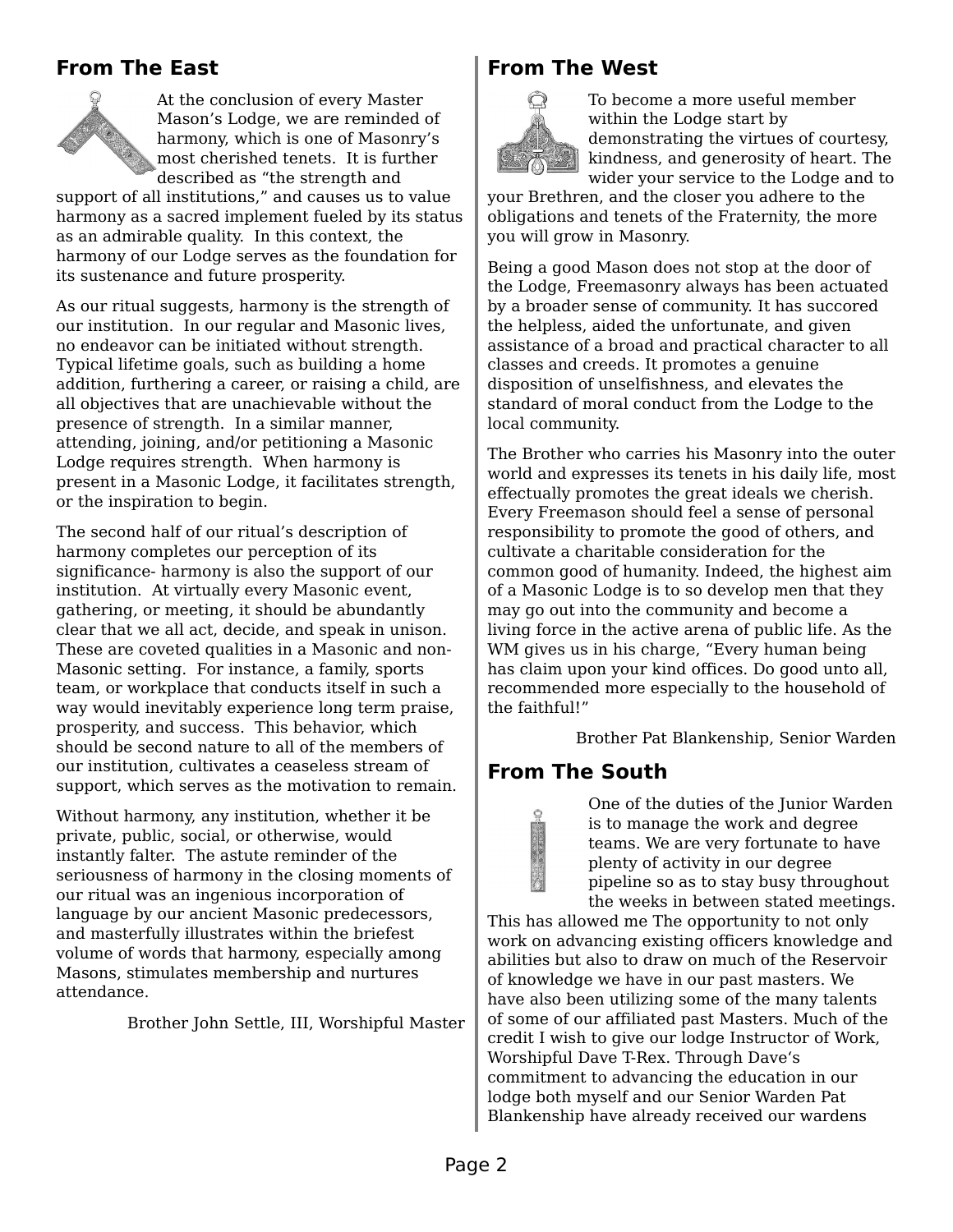certificates qualifying us for the East. These were presented to us during the march stated meeting. Pat and I worked with Dave during the shutdown. Therefore we are now able to remain focused on the future by utilizing so much talent from our past masters. Between the beginning of January and the middle of March we have seen an affiliated Past Master sit in the East during second section of the Master Mason degree. Right Worshipful Bob Stanek also sat in the East for that same role. We have seen our Worshipful Master, John Settle, III, initiate pass and raise a candidate. We have also witnessed many Past Masters sitting in various chairs and roles as well as stations during work meetings. I would have to say the hardest duty I have found so far as Junior Warden is how to manage so much talent who are willing and wanting to contribute to the continued desire to achieve excellence in our ritual work at Kempsville Masonic Lodge. I sincerely thank each and every pass master still willing to come out and participate in the continued growth of our lodge.

Brother Doug Dunn, Junior Warden

## **Brother Edward Keith "Hunyak"**

**Andrews** (cont'd from page 1)

After Lebanon, Andrews was stationed at NAS Oceana, where he trained new fighter pilots. His instructorship was unrivaled, and would earn him the Legion of Merit prior to his retirement as a Captain in 1993. As luck would have it, he inadvertently met Lynn a second time while on a motorcycle trip in Las Vegas. In 2010, he met his wife Donna, and would later marry her in 2013. Their time together was spent in White Stone, VA, where they would read, ride motorcycles, sail, and congregate at White Stone United Methodist Church. In his final years, he was instrumental in the formation of the Marsh Children's Homes in Tucson, AZ and Acapulco, Mexico.

A member of our Lodge for 29 years, Andrews was initiated, passed, and raised in 1984. His signers were Brothers Deke Miner & Wilmot Sewell. He died suddenly in 2014, survived by his wife, children, and grandchildren.

Andrews' prevailing dedication to aviation, combat leadership, and military education and training demarcate him as a stellar role model and hero. In both his civilian and military lives, he affected his courage, stamina, and battle readiness alongside the skillsets of his cohorts inside and outside of his

military career- safeguarding the liberty and welfare of his fellow servicemen, countrymen, and allies at large. These bounteous endeavors guarantee Andrews' commendation in this series as a proven lifesaver. If you're aware of a deceased member of our Lodge who may fit "The Lifesaver" criteria, please email johnrs4@vt.edu.

# **Trestle Board**

| Dinner 6PM, Lodge 7PM               |
|-------------------------------------|
| May 14  Annual Bull Roast, 11AM-7PM |
|                                     |
|                                     |
| Dinner 6PM, Lodge 7PM               |
|                                     |
|                                     |

# **Masonic Birthdays for May**

Christopher Anders, Jr. '11 John M. Hewitt '02 Brandon R. Angel '07 George R. Bunch, Sr. '82 Kevin T. Cotter '11 Wayne C. DeFord '93 Frank Filippone '15 James O. Freeman '74 J. Timothy Freihofer '15 Billy F. Gordon, Jr. '03 Herbert T. Gordon '86 Adam Hernandez '07

Monte P. Howell '70 Ross O. McLeod '06 Joseph W. Miechle '09 Leslie H. Miller '72 Steve T. Miller '71 Larry Montgomery, Jr. '97 Stanley D. Moss '96 Daniel F. Oliver '14 John H. Phillips '18 Gregory K. Pruitt '02

These Brethren have a total of 523 years in Masonry!

# **To Our Masonic Widows**

Happy Birthday to our special lady in May:

| Elizabeth Hutchinson | May $3^{rd}$ |
|----------------------|--------------|
| Willie Salih         | May $5th$    |
| Bonnie Fitzgerald    | May $9th$    |
| Lorrisa Ambrose      | May 19th     |
| Deborah Smith        | May $22nd$   |
| Barbara Marchman     | May $24th$   |
| Barbara Waller       | May $28th$   |
|                      | May $29th$   |
| Grace Jones          |              |

If any of our ladies are in need of assistance from the Lodge, please don't hesitate to contact Right Worshipful Bill Knowles or the Secretary.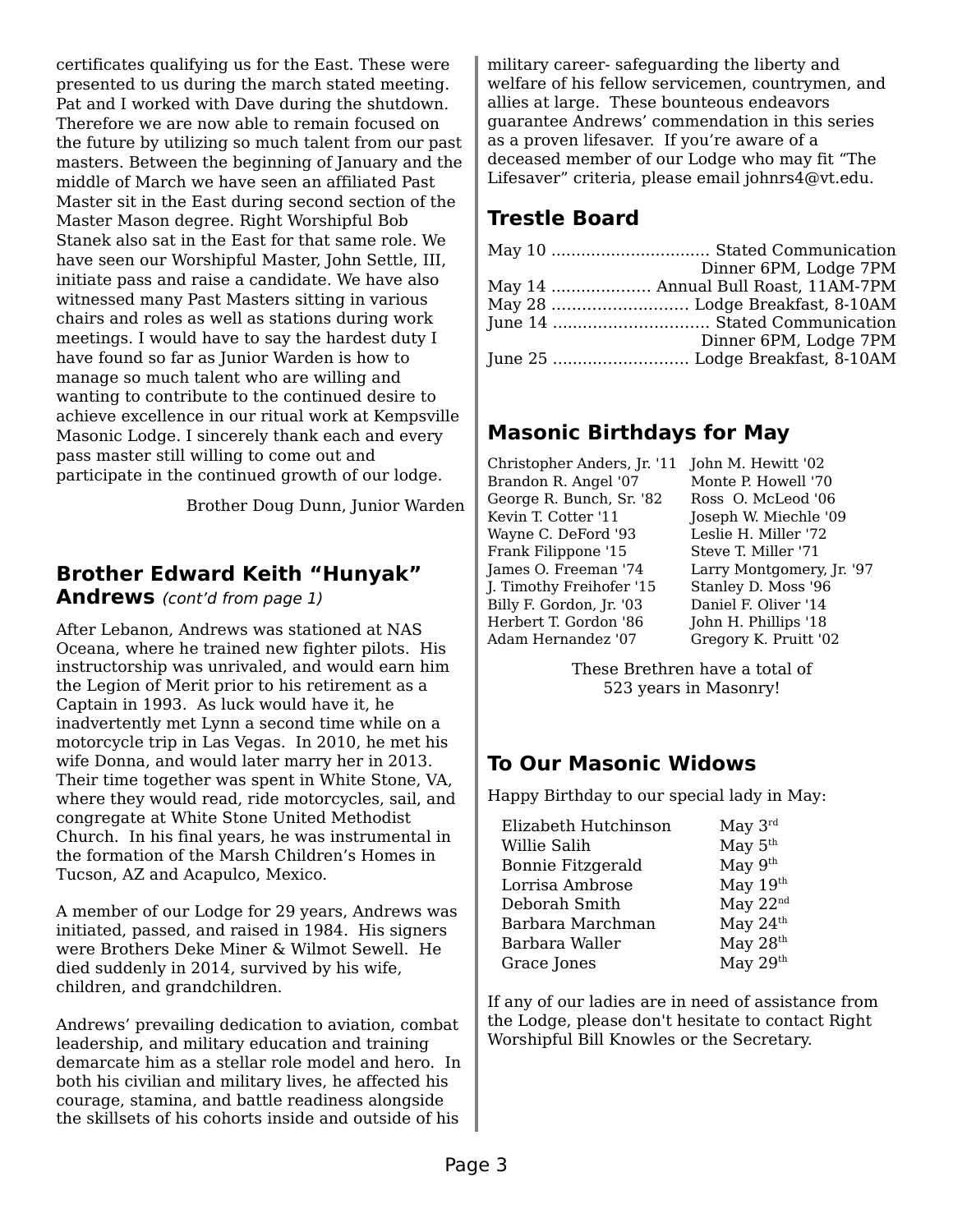# **38th Annual Bull Roast**



Well we start the count down this year earlier than normal. On May 1st we will be two weeks away from our annual fund raiser, the Bull Roast. Worshipful John Settle, III wanted to move the date earlier than normal to allow for a more spring like event. So the team of brethren have been

working away planning and preparing. The tickets and posters were printed and are out! Please support Kempsville Masonic Lodge No. 196 in our main fund raiser. Buy some tickets, bring some friends. The menu will be the tasty beef just like last years, brisket baked beans, potato salad, cole slaw, pies and cakes. Senior Warden, Pat Blankenship heads this year's event with Senior Steward, Todd Moissett heading up the kitchen. This year, as has been done in years past, we will also be aided by the boys of DeMolay and the girls of Jobs Daughters.

Come out that morning and have a cup of coffee as some of the brethren start to prepare the food. Stories from years past have provided laughs to this day and you don't want to miss out on any new ones! From Right Worshipful Stanek lighting the cooker, and himself, to Junior Warden Doug Dunn setting boiling water on fire! Yes, you read that right! The fellowship is always the highlight for

many so don't miss out. Come be a part of this special day!

Make sure you are with us on May  $14<sup>th</sup>$ !

Brother Doug Dunn, Junior Warden

#### **Grand View**

By now you may have heard that the Grand Lodge of Virginia has adopted Grand View as its membership management system. In fact, if we already had a valid email address in Grand View, you may have already been invited to activate your account.

Although we're still in the early stages of the Grand View implementation, we encourage you to activate your account as soon as possible. By doing so, you'll be ready as additional features are roll out such as online dues payments,

#### **Lodge Officers**

| Worshipful Master             | John Settle, III    | 675-9695     |
|-------------------------------|---------------------|--------------|
| Senior Warden                 | Pat Blankenship     | 406-6166     |
| Junior Warden                 | Doug Dunn           | 781-389-6557 |
| Treasurer                     | Chris Anders        | 635-7617     |
| Secretary                     | Bob Stanek          | 619-7646     |
| Senior Deacon                 | Michael Turner      | 581-4239     |
| Junior Deacon                 | Keith Ingraham      | 613-5474     |
| Senior Steward                | Todd Moissett       | 604-3085     |
| Junior Steward                | Scott Sherman       | 597-1150     |
| Chaplain                      | James Boone         | 515-0131     |
| Musician                      | R. Scott Foxwell    | 536-1659     |
| Marshal                       | Dickie Cooper       | 971-7347     |
| Tiler                         | Dennis Dimaggio     | 582-3320     |
| Instructor of Work            | Dave Trzeciakiewicz | 620-8311     |
| Education Officer             | William Rawson      | 724-4867     |
| MAHOVA Ambassador Ray Connard |                     | 630-5797     |
| Blood Coordinator             | Michael Blankenship | 438-2862     |
| Youth Advisor                 | Eddie Folev         | 581-8144     |

 $\mathfrak{supp}\mathfrak{p}$ ah $\mathfrak{p}$ Kempsville Lodge #196 AF&AM 4869 Princess Anne Road Virginia Beach, VA 23462

NON PROFIT ORG. **U.S. POSTAGE PAID** MOKFOLK, VA PERMIT NO. 508